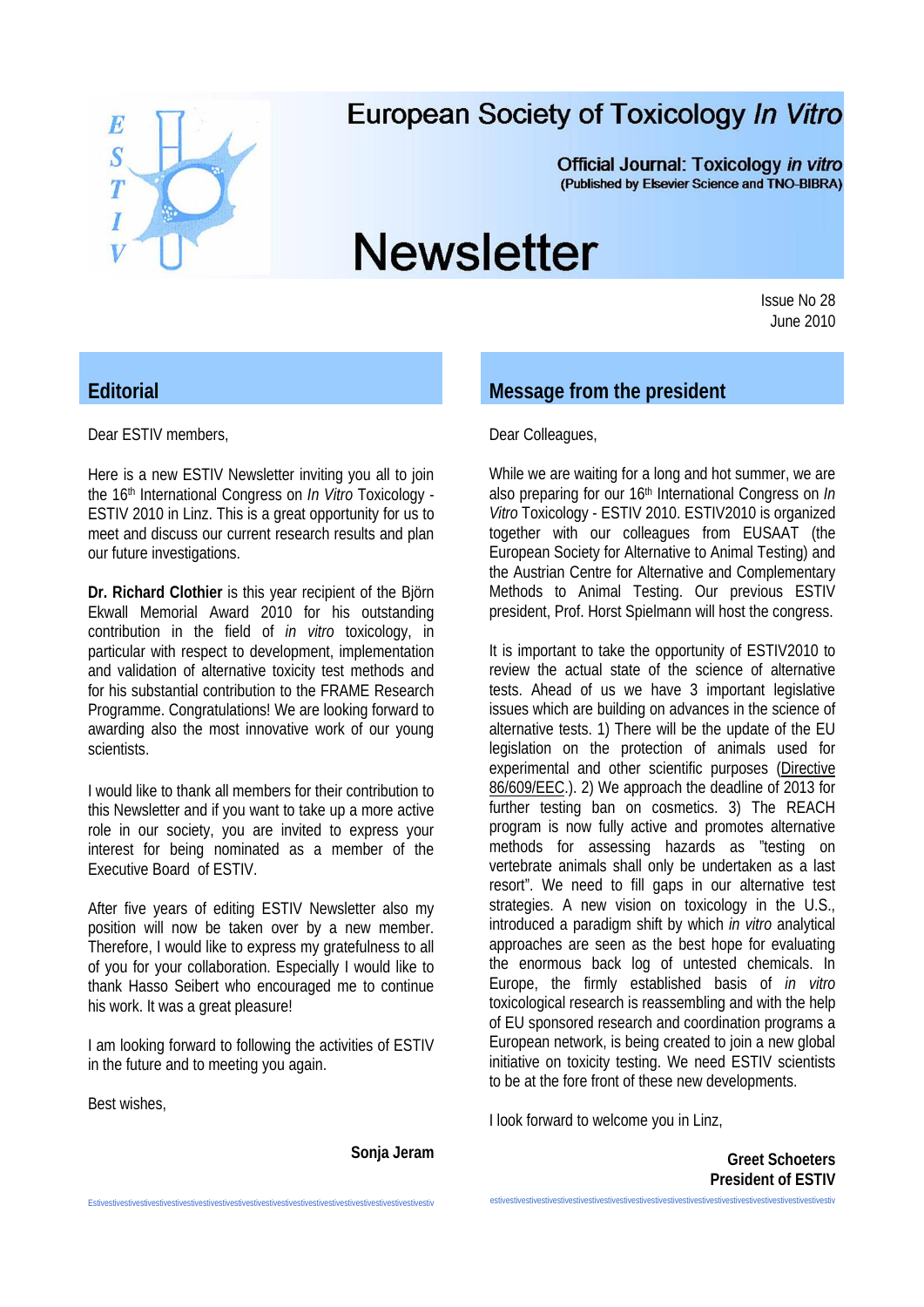## **ESTIV 2010 September 2-4, 2010,**

## **University of Linz, Austria**

**<http://www.estiv.org/>,<http://www.eusaat.org/index.php/2010>**

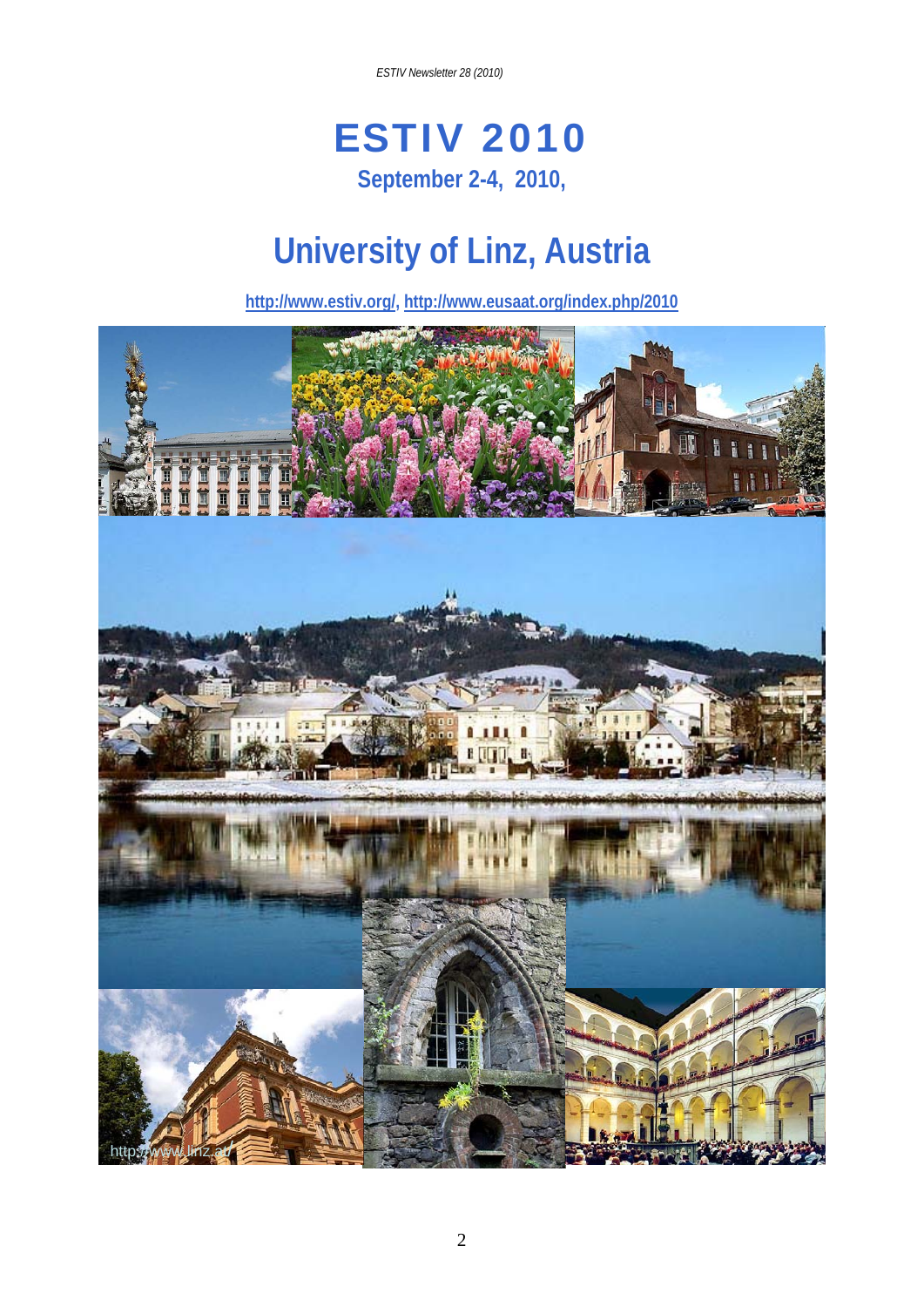## **Congress Linz 2010 - EUSAAT 2010 - ESTIV 2010**

**<http://www.estiv.org/> <http://www.eusaat.org/index.php/2010>**

## **September 2-4, 2010, University of Linz, Austria**

16th International Congress on *In Vitro* Toxicology - ESTIV 2010 13th Annual Congress of EUSAAT - EUSAAT 2010 16th European Congress on Alternatives to Animal Testing - Linz 2010

## **I. Toxicological effects**

- Topical toxicity & sensitisation
- Metabolism & toxicokinetics
- Target-organ toxicity including acute, chronic and repeated dose toxicity testing
- Reproductive & developmental toxicity
- Ecotoxicology and bioanalytical techniques in environmental monitoring
- Toxicity testing of biologicals

## **II.**

## **Novel approaches/ methodologies**

- Pathway discovery and analysis
	- *Toxicology in the 21st century pathway discovery*
	- *-omics a way to identify markers for toxicity?*
	- *Systems biology*
	- *Correlation with human data*
	- *High throughput screening*
- Progress in the use of stem cells (embryonic and adult) for the development of alternative testing methods
- Alternatives to the production of antibodies
	- *Limitations of the current legislation in Europe*
	- *Polyclonal and monoclonal use to identify novel proteins*
	- *Animal welfare issues*

## **III.**

## **Cross-cutting issues**

- Legal and ethical questions
- Nanotoxicology / Nanobiotechnology
- Quality in *in vitro* toxicology (*GCCP & serum free media, Evidence based toxicology*, *Validation of testing strategies / alternative methods)*
- Testing strategies, QSARs, in silico, databases & information sources

## **IV.**

## **Regulatory application of alternative methods**

• Round table discussions on a subject which is up-to-date *Cosmetics Directive, REACH or Revision of the Directive 86/609/EEC*

## $\mathbf{V}$

## **Free communications**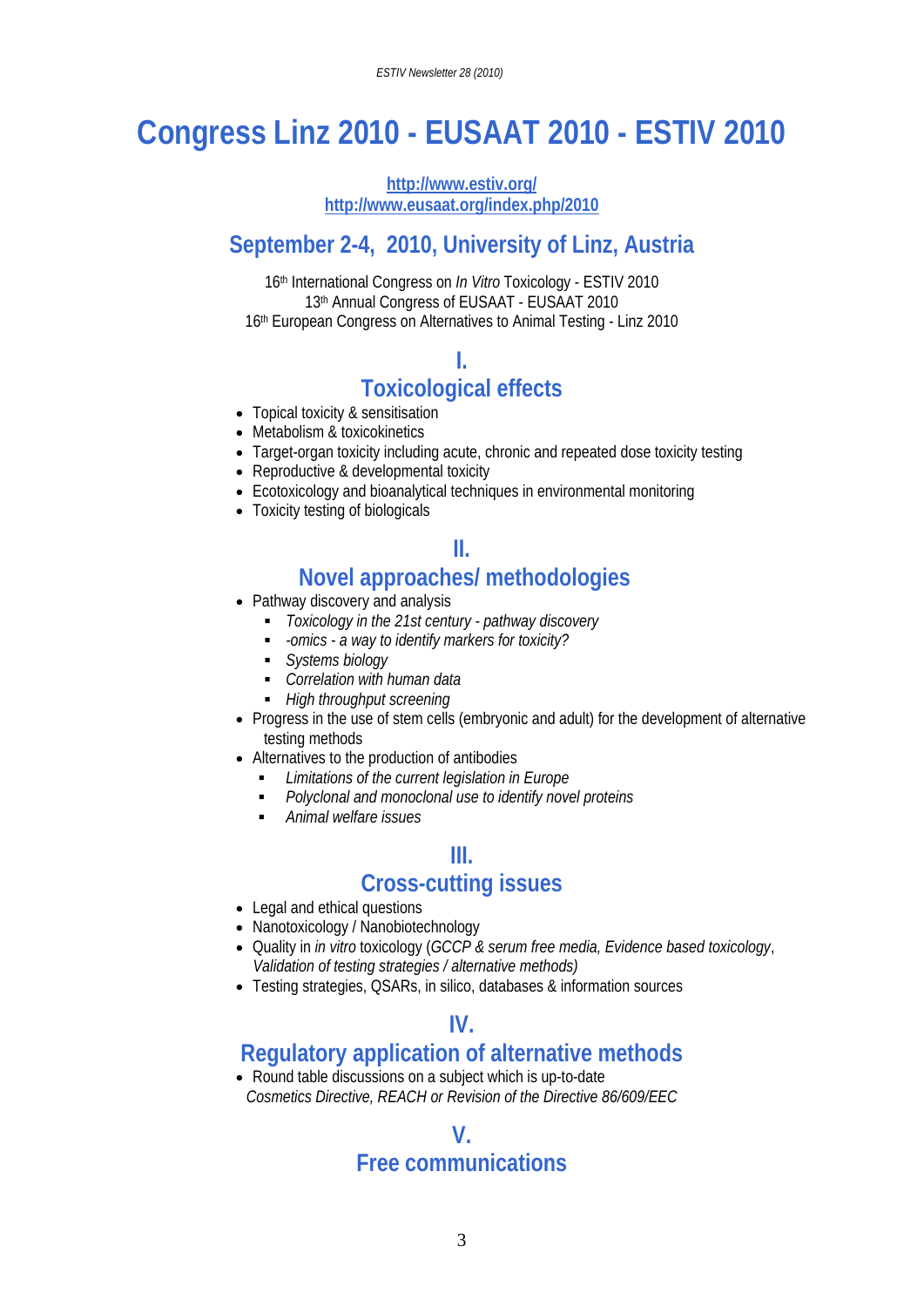#### **Travel Bursaries ESTIV2010 and Student Session**

To encourage active participation of undergraduate students in scientific fora and to stimulate exchange of information among students, ESTIV will provide **5 travel bursaries of 250 Euros each**.

Students who have not yet completed a Ph.D and who submit an abstract for an oral or poster presentation are eligible for a travel bursary and should indicate this when they register at the congress web site. You are also requested to send your abstract, CV and motivation why you think you deserve the travel bursary to the ESTIV Board: [secretary@estiv.org](mailto:secretary@estiv.org)

Recipients of the bursaries will be chosen on the basis of the submitted abstracts. **Winners will be informed before June 30, 2010.** In addition to the bursary, as a recipient you will get the opportunity during the student session of ESTIV2010 to present your current results in a nutshell and to introduce your institute and its *in vitro* toxicology-related activities in a 10 minute presentation. You will acquire experience of presenting the very essence of your results/work orally to an international audience. The student session aims to provide the students with a clear and concise insight into *in vitro* toxicology areas that they are not (yet) familiar with and to obtain information about *in vitro* toxicology in different institutions around Europe.

## **Young Scientist Award ESTIV2010**

In recognition of excellence and to encourage young researchers for active dissemination of their work, ESTIV and Elsevier present following awards:

- **Award of the European Society for Toxicology** *in Vitro* **and Elsevier Young Scientist Award for the best oral presentation** at the ESTIV2010 congress. The award includes a one year subscription to "Toxicology *in Vitro*", the official journal of ESTIV, and 500 Euros.
- **Award of the European Society for Toxicology** *in Vitro* **and Elsevier Young Scientist Award for the best poster presentation** at theESTIV2010 congress. The award includes a one year subscription to "Toxicology *in Vitro*", the official journal of ESTIV, and 500 Euros.

In addition to receiving the specific award, recipients are honored at the Awards Ceremony during the closing session of ESTIV2010 (September 4, 2010). The ESTIV newsletter and the ESTIV web site will report on their work.

Young scientists are students who are working towards a Ph.D. You should indicate whether you are eligible for the young scientist award, when you register for the congress.

> **Jan van der Valk, PhD ESTIV vice-President [j.vanderValk@uu.nl](mailto:j.vanderValk@uu.nl)**

## **The Björn Ekwall Memorial Award 2010 Dr. Richard Clothier**

estivestivestivestivestivestivestivestivestivestivestivestivestivestivestivestivestivestivestivestivestivestiv

In recognition of his outstanding contribution in the field of *in vitro* toxicology, in particular with respect to development, implementation and validation of alternative toxicity test methods, and for his substantial contribution to the FRAME Research Programme **Dr. Richard Clothier** is the recipient of the Björn Ekwall Memorial Award for the year 2010.



*Dr. Richard Clothier* 

Richard Clothier substantially contributed to the field of *in vitro* toxicology by developing alternative assays for replacing animal toxicity testing, e.g. Neutral Red Uptake (NRU) and Neutral Red Release (NRR) tests for basal cytotoxicity, the Fluorescent Leakage assay, Alamar Blue (Resazurin) metabolism test for toxicity and many others.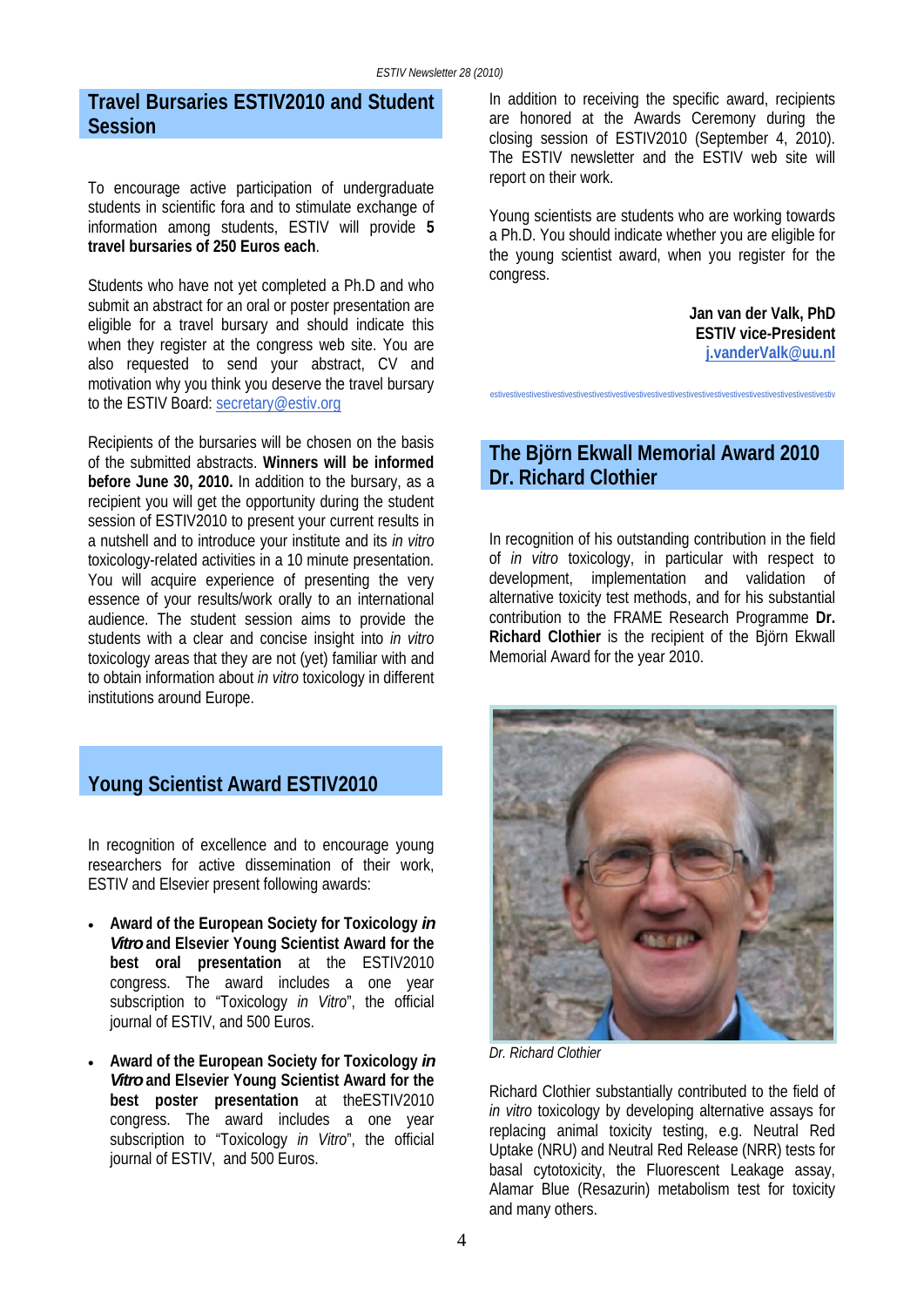Dr. Clothier, as an expert in national and international trials, significantly contributed to the further advancement of the acceptance of alternative assays for toxicity through his commitment to a number of studies including;

- FRAME study in 1983-1986,
- EC/HO and COLIPA international validation study on alternatives to the Draize eye irritation test,
- EU/COLIPA international validation study on the *in vitro* 3T3 NRU test for phototoxicity,
- ECVAM/ICCVAM assessment of the NRU assay for measuring of basal toxicity and others.

For many years Dr. Clothier collaborated with Björn Ekwall on the Multicenter Evaluation of *In Vitro* Cytotoxicity (MEIC) programme aimed at the evaluation of ability of *in vitro* basal cytotoxicity assays to predict human acute systemic toxicity. R. Clothier is one of the scientific leaders of the integrated EU sponsored ACuteTox project, and is responsible for the generation of basal cytotoxicity component of the *in vitro* database and contributed to its *in vitro - in vivo* evaluation of the data.

R. Clothier was a co-founder (1983) of the FRAME Alternative Laboratory (FAL) at the University of Nottingham, in the Medical School, and was a director of the FAL from 1997 to 2005. He was promoted to Senior Lecturer at the University of Nottingham in 1985, to Reader, in Cellular Toxicology, in 1993 and became Associate Professor in 2005. R. Clothier has been a FRAME Trustee since 1983.

**Ada Kolman, PhD, Assoc. Professor President of the Björn Ekwall Memorial Foundation Stockholm, 2010-01-11 Sweden** 

Estivestivestivestivestivestivestivestivestivestivestivestivestivestivestivestivestivestivestivestivestivestiv

**Scientific report submitted to EFSA** 

**Applicability of QSAR analysis to the evaluation of the toxicological relevance of metabolites and degradates of pesticide active substances for dietary risk assessment** 

The overall aim of the **PESTISAR** project was to evaluate the potential applicability of computational methods in the evaluation of the toxicological relevance of metabolites and degradates of pesticide active substances.

Alternatives to animal testing are needed in the evaluation of pesticide actives, since relatively few metabolites and degradation products are explicitly tested for toxicity, but they may nevertheless have properties of concern for human health which should be considered as part of the residue definition for risk assessment. This project addressed the usefulness of various types of computational estimation methods, with emphasis on Quantitative Structure-Activity Relationships (QSARs), Structure-Activity Relationships (SARs) and expert systems. Some of these models are incorporated into software tools, whereas others are available only in the literature.

We describe the current status of these estimation methods, not only for toxicological endpoints relevant to dietary risk assessment, but also for Absorption, Distribution, Metabolism and Excretion (ADME) properties, which are often important in discriminating between the toxicological profiles of parent compounds and their metabolites/degradation products. We also describe how QSAR models and the predictions they generate should be assessed and documented for regulatory purposes. To gain an overview of how computational methods are used internationally in the regulatory assessment of chemicals in food, we carried out a survey, the results of which are summarised.

Finally, we present the results of a research investigation aimed at exploring the usefulness of selected computational methods in the prediction of genotoxicity and carcinogenicity. Emphasis was placed on these toxicological endpoints because they are considered particularly relevant in the overall toxicological profiling of pesticides, when the results of QSAR analysis are combined with the application of the Threshold of Toxicological Concern concept. With a view to promoting the usefuless of computational methods in dietary risk assessment, recommendations for further work are presented throughout the report.





**Prepared by Computational Toxicology Group Institute for Health & Consumer Protection European Commission - JRC Ispra, Italy** 

Estivestivestivestivestivestivestivestivestivestivestivestivestivestivestivestivestivestivestivestivestivestiv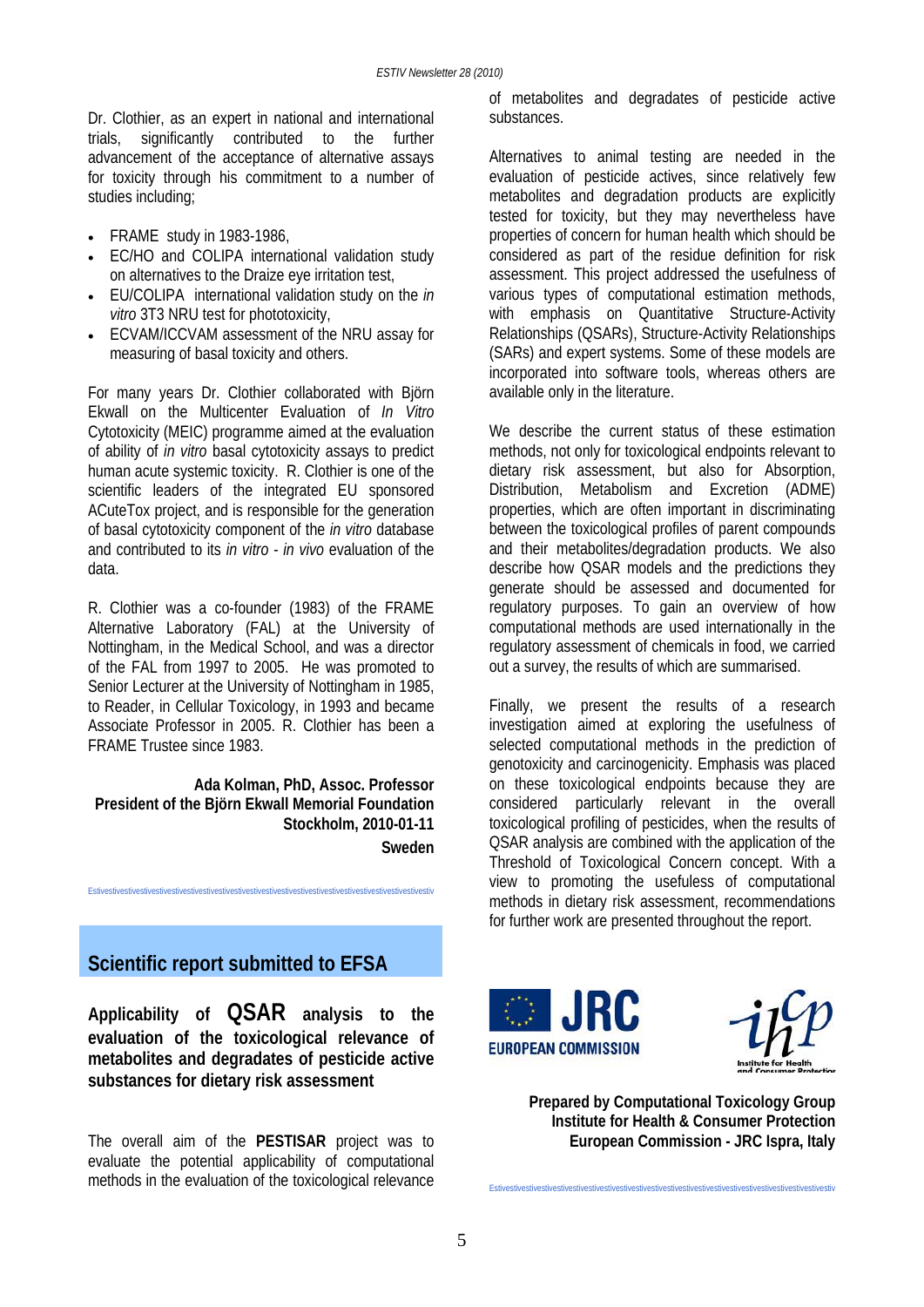## **AXLR8 – A new coordination action**

**AXLR8 is a new coordination action** funded under the European 7th Framework Program for Health (2009-2013).

**AXLR8 will accelerate the transition** to a toxicity pathway-based paradigm for chemical safety assessment trough internationally co-ordinated research and technology development **[www.axlr8.eu](http://www.axlr8.eu/)**

**AXLR8 will monitor progress** of European frame work programs committed to alternatives to animal testing and guide them towards an advanced strategy for safety assessment. Progress in molecular and cellular biology in recent years has made available a wide range of new research tools which allow more accurately studying the effects of chemicals on cells, tissues and organisms in a rapid and cost-efficient manner. These advances should maximally be exploited for safety testing.

The ultimate goals are to assess safety:

- In systems that may be more relevant to toxicity in humans, as well as capable of identifying the cellular mechanisms at the root of toxicity and disease;
- Of a much larger number of substances and mixtures than is currently possible;
- More rapidly, efficiently, and cost-effectively than at present;
- Using fewer, and one day potentially no animals.

#### Coordinator:

**Horst Spielmann & Monika Schäfer-Korting**  Freie Universität Berlin, Germany

Partners:

**Troy Seidle & Emily McIvor**  Humane Society International (UK) London, United Kingdom

**Greet Schoeters**  Flemish Institute for Technological Research (VITO) Centre for Advanced R&D on Alternative Methods (CARDAM), Mol, Belgium



Stivestivestivestivestivestivestivestivestivestivestivestivestivestivestivestivestivestivestivestivestivestiv

#### **A new practical guide on avoiding Animal Testing**

Helsinki, 2 June 2010

ECHA publishes a new practical guide on avoiding Animal Testing

ECHA's new practical guide helps industry to consider all possible alternative methods for data generation on hazards to make sure that testing on vertebrate animals shall only be undertaken a last resort.

The overall purpose of the REACH Regulation is not only to ensure a high level of protection of human health and the environment but also to promote alternative methods for hazard assessment. Where there is insufficient information on the hazards of a chemical, REACH requires industry to fill the gaps, assess the hazards and risks of their substances and identify any risk management measures that are necessary to protect human health and the environment.

Many of the standard test methods use vertebrate animals to predict the effects of chemicals on humans and the environment. To avoid unnecessary animal testing ECHA promotes alternative methods for assessing hazards.

Practical guide: http://echa.europa.eu/doc/publications/practical\_quides/ [pg\\_10\\_avoid\\_animal\\_testing\\_en.pdf](http://echa.europa.eu/doc/publications/practical_guides/pg_10_avoid_animal_testing_en.pdf)

Stivestivestivestivestivestivestivestivestivestivestivestivestivestivestivestivestivestivestivestivestivestiv

## **Short guidance on the threshold approach for acute fish toxicity**

Series on Testing and Assessment / Adopted Guidance and Review Documents

**The No. 126 Short guidance on the threshold approach for acute fish toxicity is now published.**

> DRGANISATION FOR ECONOMIC CO-OPERATION AND DEVELOPMENT



[http://www.oecd.org/document/30/0,3343,en\\_2649\\_34377\\_1](http://www.oecd.org/document/30/0,3343,en_2649_34377_1916638_1_1_1_1,00.html) [916638\\_1\\_1\\_1\\_1,00.html](http://www.oecd.org/document/30/0,3343,en_2649_34377_1916638_1_1_1_1,00.html)

Stivestivestivestivestivestivestivestivestivestivestivestivestivestivestivestivestivestivestivestivestivestiv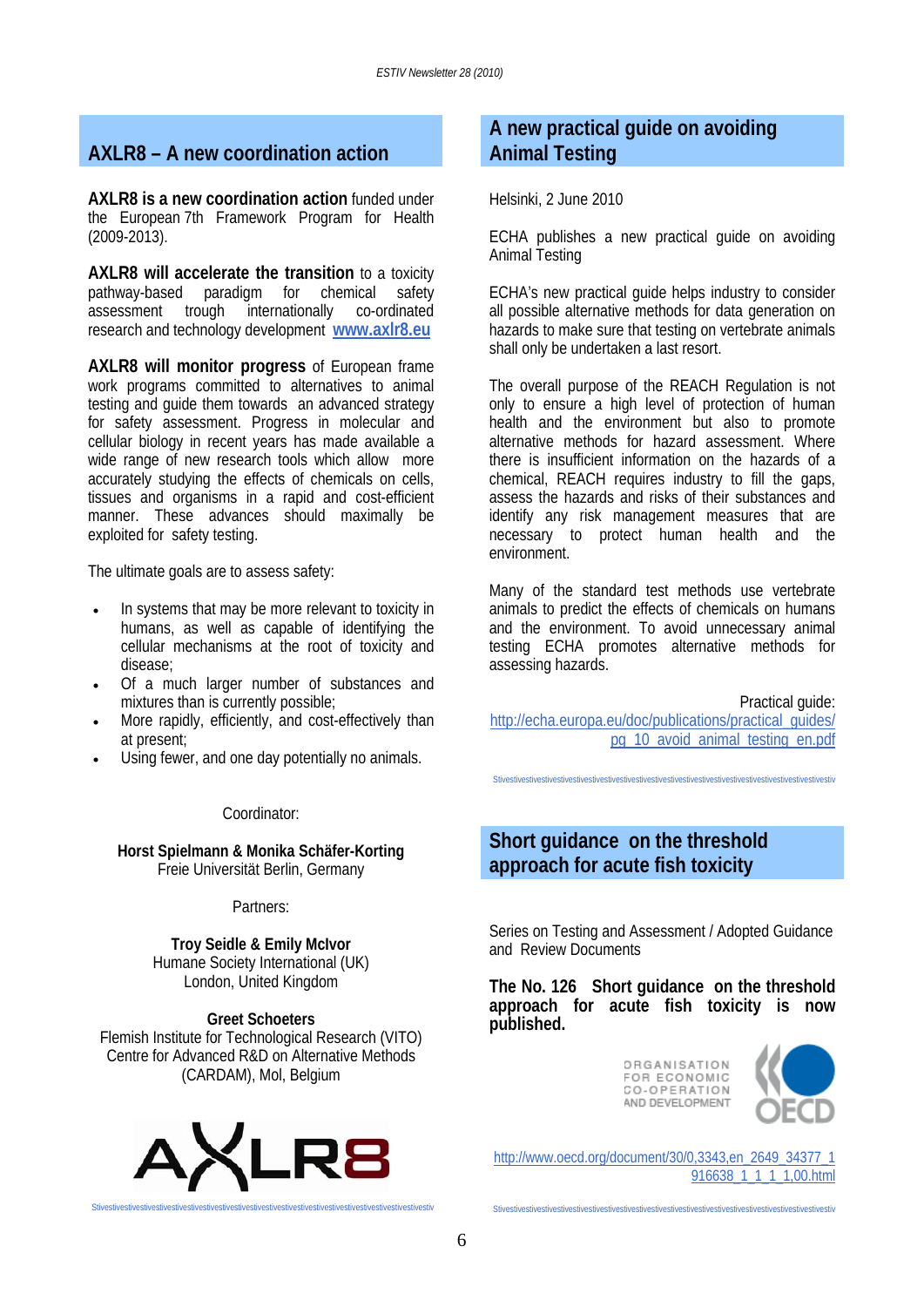## **Report from the 27th SSCT Workshop**

The 27th Workshop of the Scandinavian Society for Cell Toxicology 16-22 September, 2009 Lazne Sedmihorky, Czech Republic



*Participants at the 27th Workshop* 

The 27th Annual Workshop of the Scandinavian Society for Cell Toxicology (SSCT) was held, maybe as a little surprise, in the Czech Republic. The SSCT was established in 1983 primarily as a discussion platform for cell toxicologists from Nordic countries. Nevertheless, very soon the activities crossed the boarder of Scandinavia and annual workshops already took place in Germany, United Kingdom, and Estonia. During the meeting of the SSCT Board in Grinda, Sweden, in 2006 it was decided to organise the 27th Workshop in the Czech Republic and Prof. Zuzana Cervinkova and Prof. Miroslav Cervinka from the Charles University Faculty of Medicine in Hradec Kralove were appointed as the local organisers.

The local organisers adopted traditional characteristics of the SSCT workshops: close to the nature far from huge centres. The workshop venue was in the Bohemian Paradise in the National natural protected park, roughly 100 kilometres form Prague, in the quiet resort Lazne Sedmihorky. But not only natural beauties supported the success of the meeting. In the first line, the scientific program and the participants themselves created a constructive and friendly atmosphere. Together, there were 41 participants from 11 European countries, participants from the Czech Republic represented less than 45 % of all participants.

The workshop started with the invited lecture of Prof. Ada Kolman "Björn Ekwall, an outstanding Swedish cell toxicologist". Next morning, the scientific programme started with the Björn Ekwall Memorial Award Lecture. In 2009 the award was given to Prof. Annalaura Stammati, a research director of the Instituto Supeiore

di Sanita, Rome, Italy. Prof. Stammati presented her invited lecture about "The evolution of *in vitro* toxicology research at ISS from 1979 to 2009".

The workshop had the following main topics: mechanisms of toxicity, toxicity testing *in vitro*, application of *in vitro* assays in regulatory toxicology. There was also a series of special sessions under the heading "Methods of Cell Toxicology" this time focused on "Quantitative cytometry as a tool for toxicity assessment". Peter O´Brien from the University College in Dublin (Ireland) presented a very educative presentation about "High Content Analysis". The programme continued with a presentation about "The use of time-lapse microscope-assisted cytometry for characterisation of toxic effects on cell cultures". In subsequent sessions many interesting presentations highlighted the importance of *in vitro* models for toxicity assessment. The poster session was organised as guided presentation and discussion.

On Friday afternoon, the natural beauty of surrounding Rocky Towers and pleasant Indian summer sun shine attracted many participants to a nice walking trip in the beautiful surroundings.



*Ada Kolman, Annalaura Stammati, Hasso Siebert and Hanna Tähti* 

At the end of the meeting another essential part of the SSCT workshops took place – SSCT Young Scientists Awards for the best oral and poster presentations were given. This year winners were Tomas Rousar (University Pardubice, Czech Republic) and Sibylle Brenner (Institute of Toxicology, Kiel, Germany).

Finally, it is a pleasure for us to mention that the General Assembly held during the Workshop appointed Ada Kolman as a honorary member of the Scandinavian Society for Cell Toxicology.

estivestivestivestivestivestivestivestivestivestivestivestivestivestivestivestivestivestivestivestivestivestiv



**Miroslav Cervinka and Hasso Seibert**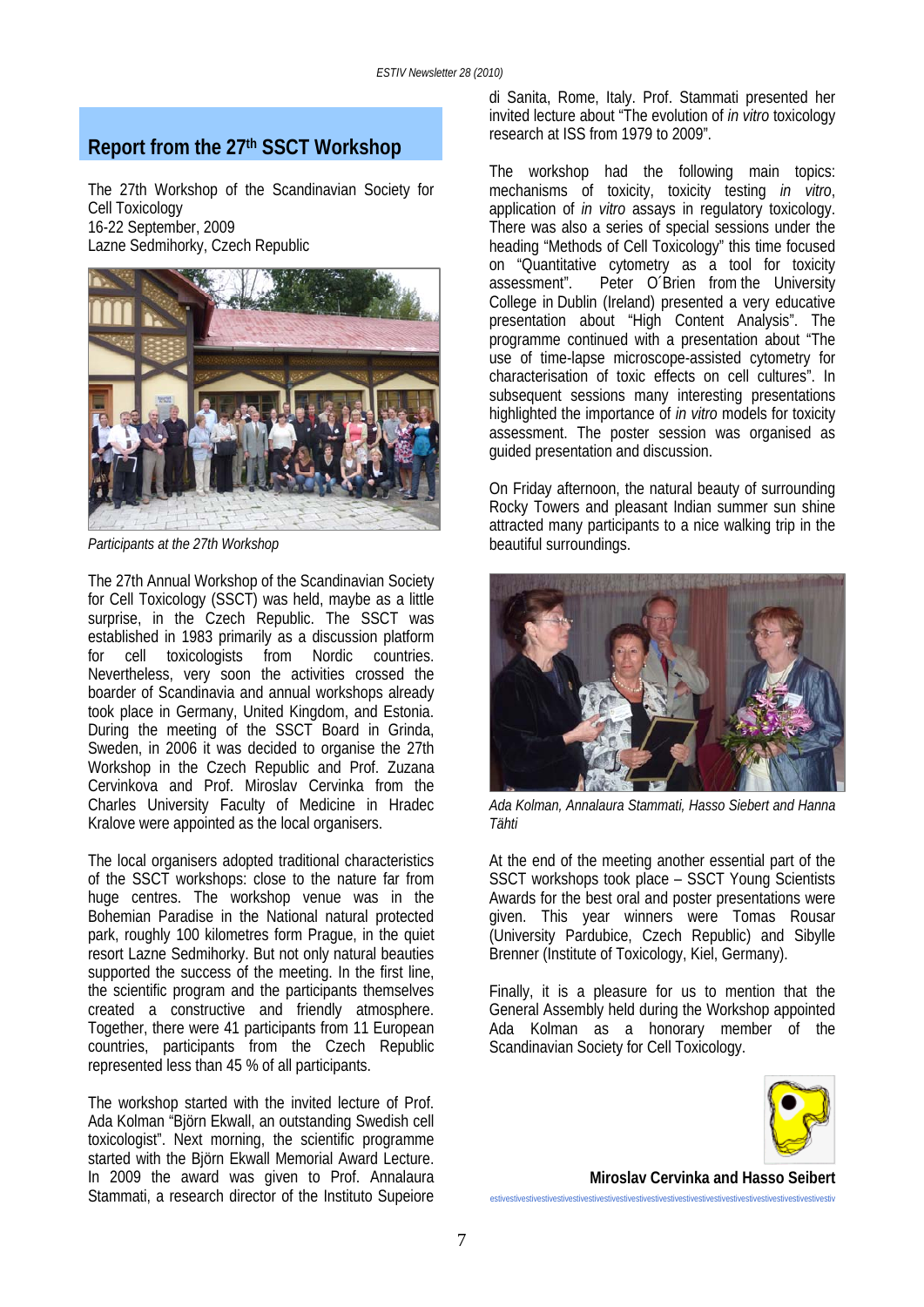### **The TRISK project**



The TRISK project, i.e. the European Toxicology Risk Assessment Training course ([http://www.trisk](http://www.trisk-project.eu/)[project.eu/\)](http://www.trisk-project.eu/), is a project co-financed by the European Commission under the Second Programme of Community Action in the field of Health (2008-2013). It is coordinated by the University of Milan (Italy), with the University of Düsseldorf (Germany), Utrecht University (The Netherlands), The University of Surrey (United Kingdom), Tecnoalimenti (Italy) and the Karolinska Institute (Sweden) as project partners. TRISK addresses the existing gap of training schemes and provides opportunities for practical risk assessment training of young scientists interested in pursuing this expertise as well as trained toxicologists who wish to act as a member of various scientific committees of regulatory, industrial and governmental bodies engaged in risk assessment. As such, the TRISK course spans over 2 years (2010-2011) and consists of 8 one-week modules that are organized at different European universities and research institutions, and 3 months of practical training followed by a final examination. A selection of 25 European TRISK participants, with academical, governmental or industrial backgrounds, was performed in November 2009.

#### **Module I**

**"Introduction to risk assessment and management with special attention to chemical risk assessment"** 



Module I was organized from 1st to 5th February 2010 at the **Karolinska Institute in Stockholm** (Sweden) and included fundamental concepts in toxicology, epidemiology, exposure and risk assessment.

Standardized test guidelines and GLP were also covered. Specific attention was paid to the interpretation possibilities and evaluation of data from different test systems, handling of uncertainties and data gaps, and other critical issues in health risk assessment. Focus was hereby put on the identification of critical effects, extrapolation to humans and sensitive groups, application of assessment factors and allocation of health-based guidance values. In the afternoon sessions, a group work was foreseen which allowed to practically apply all the topics that were lectured. This group work was presented on the last day of the course and served as examination.

> **Module II "Role of ADME in risk assessment"**



Module II was held at the **University of Surrey in Guildford** (United Kingdom) from 8th to 12th March 2010 and was dealing with general principles of xenobiotic metabolism and toxicokinetics with evident emphasis on risk assessment. In particular, it covered an overview of lung, oral, intestinal and skin absorption, distribution and excretion, biotransformation, bioavailability, enzymology and molecular biology. It also included toxicodynamic effects, dose-response curves, techniques for measuring xenobiotics, plasma monitoring, and intra- and interspecies comparison in drug metabolism and toxicokinetics. Besides a large number of state-of-the-art lectures in this field, a syndicate and group work were organized which enabled practising the acquired theoretical knowledge. This course was closed with an open book examination.

estivestivestivestivestivestivestivestivestivestivestivestivestivestivestivestivestivestivestivestivestivestiv

**Mathieu Vinken Department of Toxicology Vrije Universiteit Brussel e-mail: [mvinken@vub.ac.be](mailto:mvinken@vub.ac.be)**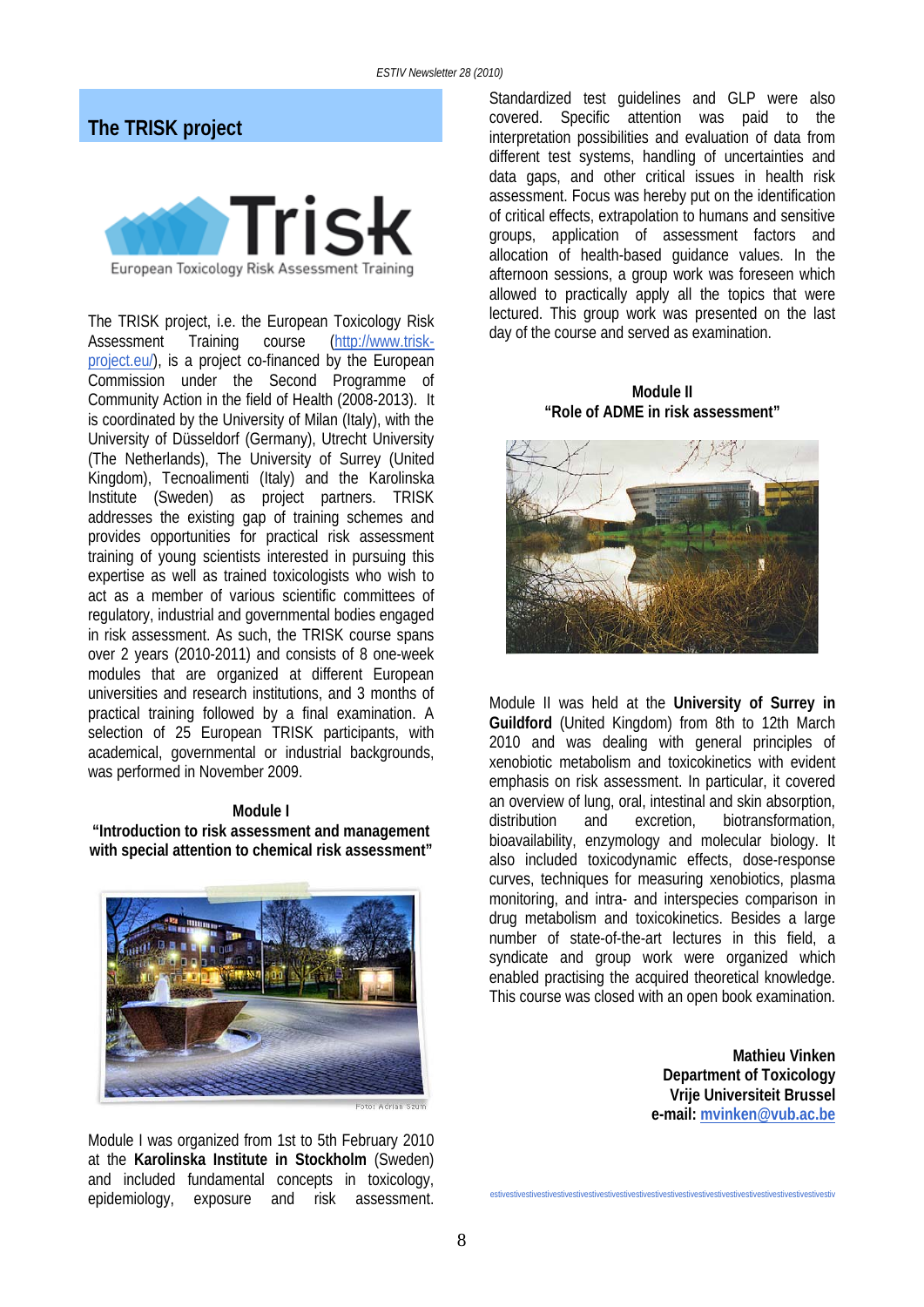## **ASCCT - The America Society for Cellular and Computational Toxicology**

Inspired by the long and collegial history of European societies such as ESTIV and MEGAT, the Institute for *In Vitro* Sciences and the Physicians Committee for Responsible Medicine, two North American organizations, have collaboratively created a new scientific society, the American Society for Cellular and Computational Toxicology (ASCCT). The ASCCT aims to build on the success of European and Asian societies and the growing interest in advancing toxicology for practical, scientific, and ethical reasons.

The practical challenges of assessing a very large and growing inventory of substances in the industrial chemicals market is being felt already by the EU under REACH. The U.S. will likely soon face new legislation compelling producers to gather more information on neat substances and mixtures. The effects of the REACH, the Cosmetics Directive, and stirrings of restrictions on the testing of household products also promise to affect U.S. companies. Now is the time to capitalize on this opportunity to bring interested professionals together to accomplish the advances in toxicology that are needed to meet these challenges.

The ASCCT will provide an organized forum for discussion of cellular and computational toxicology approaches especially as replacements for animal based toxicology methods. Through regular meetings and activities, the Society will facilitate the development, acceptance and routine use of *in vitro*, in silico, and other "alternative" toxicological test methods.

Achieving the paradigm shift called for by the National Academy of Sciences (NAS) in its 2007 report Toxicity Testing in the 21st Century: A Vision and Strategy will require cooperation and coordination among scientists from cellular, molecular, and computational disciplines and the regular participation of regulators and public interest groups. Topics from green products development, to an interest in increasing the success of pharmaceutical candidates in the clinic, to nanomaterials call for more cross-sector collaboration than ever before. The ASCCT wishes to help foster this coordination by bringing together scientists and professionals from regulatory, industry, and advocacy backgrounds and pharmaceutical, chemical, and cosmetic sectors. In doing so we hope to create opportunities for discussion and collaboration that will foster innovative research into and development of new toxicology testing methods.

The development and validation of new toxicology methods is only the starting point for those wishing to replace animals in toxicity testing. Consequently, a key mission of the ASCCT will be to increase the routine application and use of computational and cellular methods for prioritization, classification, and risk assessment purposes.

The Society will host regular meetings and offer an enewsletter as a starting point for member collaboration. We envision the development of other initiatives as the Society grows, such as fostering support for young scientists in cellular and computational toxicology. While the Society is North America-driven and focused, we naturally wish to invite the participation of our European colleagues and hope to learn from your experience. The ASCCT is now accepting Founding Member inquiries, and also invites individuals scientists to sign up for more information on the web at [www.ascctox.org](http://www.ascctox.org/). Individual memberships will be offered shortly. We hope you will join us in making "alternative" mainstream!



**Kristie Sullivan, MPH Scientific and Policy Advisor e-mail: [ksullivan@pcrm.org](mailto:ksullivan@pcrm.org) [www.reformtoxicitytesting.org](http://www.reformtoxicitytesting.org/)**

## **iSUP2010**

In the medieval Belgian city of Bruges, VITO (The Flemish Institute for technological research) organized the 2nd International Conference on Innovation for Sustainable Production, I-SUP2010, 18-21 April.

Six parallel conferences focused on progress towards sustainable production. Introductory talks raised mutual interests from all conference participants. One of the highlights was the videoconference from Nobel price winner Prof. R. K. Pachauri on "Challenges and Solutions for Sustainable production: a Contribution to Climate Change Mitigation". This conference can be still followed on

**<http://www.i-sup2010.org/webcast/webcast.htm>**.

The conference took place just after the first ash clouds of the Icelandic volcano Eyjafjallajoekull caused the closure of most European airports. This was an ultimate test for decreasing the ecological footprint of conferences and for testing new sustainable solutions such as videoconferences.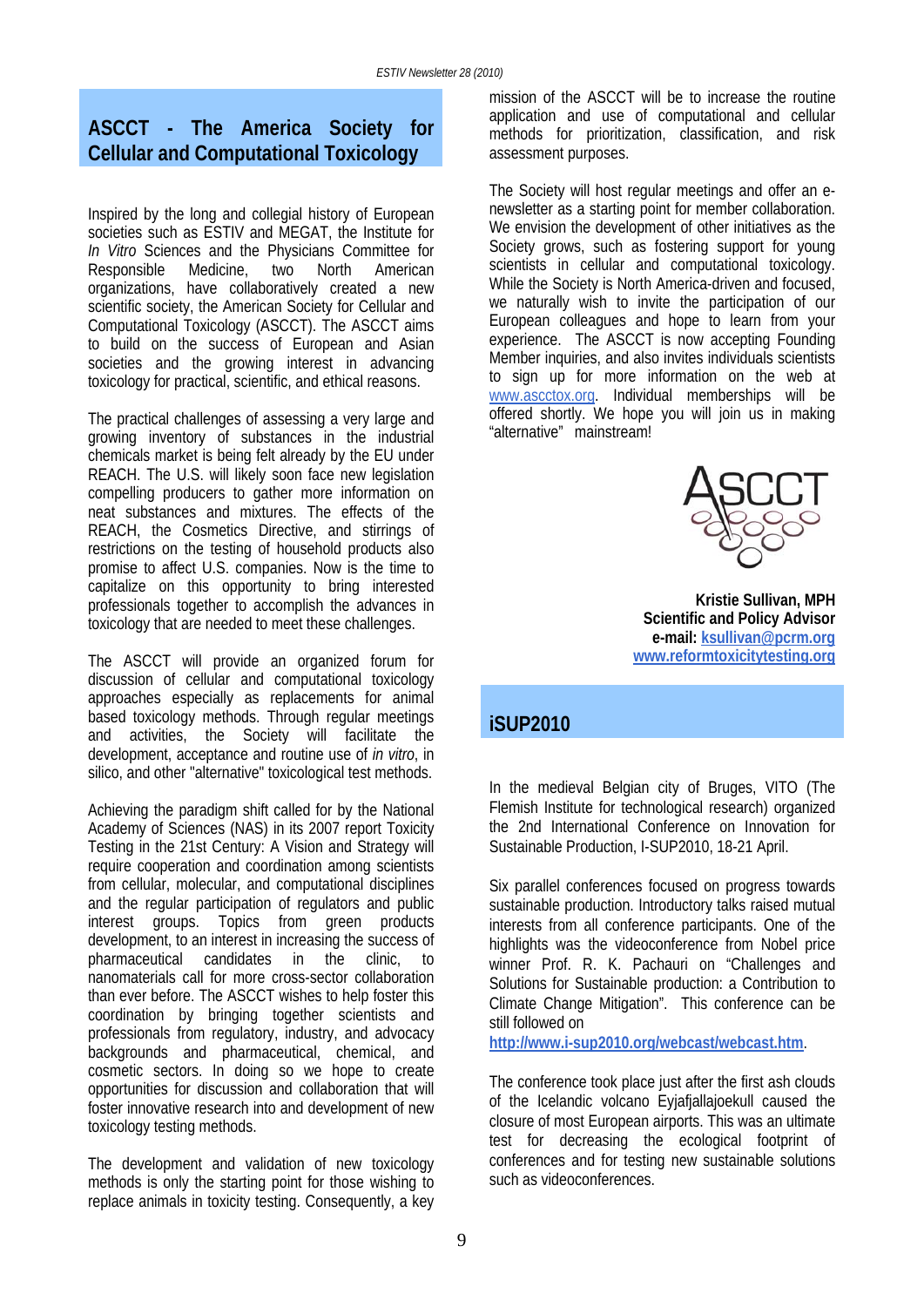CARDAM, the Centre for Advanced Research and Development of Alternative Methods, organized a conference on new promising methods for the reduction and replacement of animal tests in toxicity testing. Although the volcano had a notable influence on the participation rate, the scientific program remained almost intact. The conference illustrated clear commitment of different industrial stakeholders to obtain progress in the field of alternative tests as a high priority to guarantee safe use of chemicals.

Professor Alan Goldberg (CAAT, US) highlighted that only for 22% of the chemicals enough information on the safety are available. Only about 5000 chemicals underwent thorough testing over the last 30 years, while it is expected that more than 100 000 chemicals are still waiting for complete evaluation. Novel approaches for safety testing are introduced by scientists and industry, a milestone has been the report of the US national academy of sciences which has proposed a new strategy for toxicity testing in the 21st century. Introducing *in vitro* systems with human cells combined with molecular and computational tools in high throughput setting, should allow making better predictions for human safety with less animals being used.

This message is taken up in the US but definitely also in Europe where a lot of experience and emphasis to use appropriate test models is present. Irritation of skin and eyes is already tested with three dimensional (3D) skin and cornea models as was reported by COVANCE, TNO and Straticell. Effects of chronic low dose exposure to organs in the body are more difficult to tackle but new 3D models for liver, intestinal (Fraunhofer, De) and blood brain barrier (University of Lille) are underway.

Different speakers highlighted the use of invertebrates: University of Ghent presented the flatworm test model which is useful to evaluate genetic damage, and the SMI test model based on mucus production by slugs allowing classification of compounds and formulations which cause stinging, itching and burning. Lower vertebrates such as zebrafish are used in test methods to evaluate complex endpoints such as liver toxicity (investigated at TNO) and neurodevelopmental toxicity (investigated at CARDAM).

Joachim Kreysa, head of ECVAM, the European Centre of Alternative Methods, invited test developers to submit their test systems to ECVAM for further validation. He emphasized the need for a new approach to validate tests for complex endpoints. Integrated test strategies should incorporate reliable building blocks which reflect processes which are relevant for the complex toxic endpoints.

New tests for respiratory and skin sensitisation (presented by CARDAM) and genotoxicity (presented by the University of Maastricht) are such promising building blocks which make full use of new molecular, computational tools and the identification of relevant biological pathways.

The conference concluded that alternative testing remains a big challenge both in research, validation and acceptance. We heard many positive sounds and the new vision. Enhanced networking among scientists and regulators as supported by the new EU AXLR8 coordination action will certainly pave the way forward.

#### **Schoeters Greet, CARDAM**

estivestivestivestivestivestivestivestivestivestivestivestivestivestivestivestivestivestivestivestivestivestiv

## **Invitation for nominations for organisation of ESTIV2012 congress**

If you or your organisation is interested for organizing ESTIV2012 in your country, please contact before July 1, 2010: Dr. Greet Schoeters **[greet.schoeters@vito.be](mailto:greet.schoeters@vito.be)**

#### **Organisation of ESTIV2012 in your country means:**

- More visibility to *in vitro* related activities for your research group and your organization
- Enhanced networking with major international players from academia and industry in the area of *in vitro* testing
- Enhance networking within your country among scientists committed to *in vitro* science
- Collaborate intensively with the ESTIV executive board for selecting topics and invited speakers
- Acquiring organisational and managing experience at the international level

#### **Assets:**

- be a member of ESTIV
- shown record of active research in toxicology *in vitro*
- managing experience
- commit time to the organization of an international event
- being able to raise funds for the organization of the event

estivestivestivestivestivestivestivestivestivestivestivestivestivestivestivestivestivestivestivestivestivestiv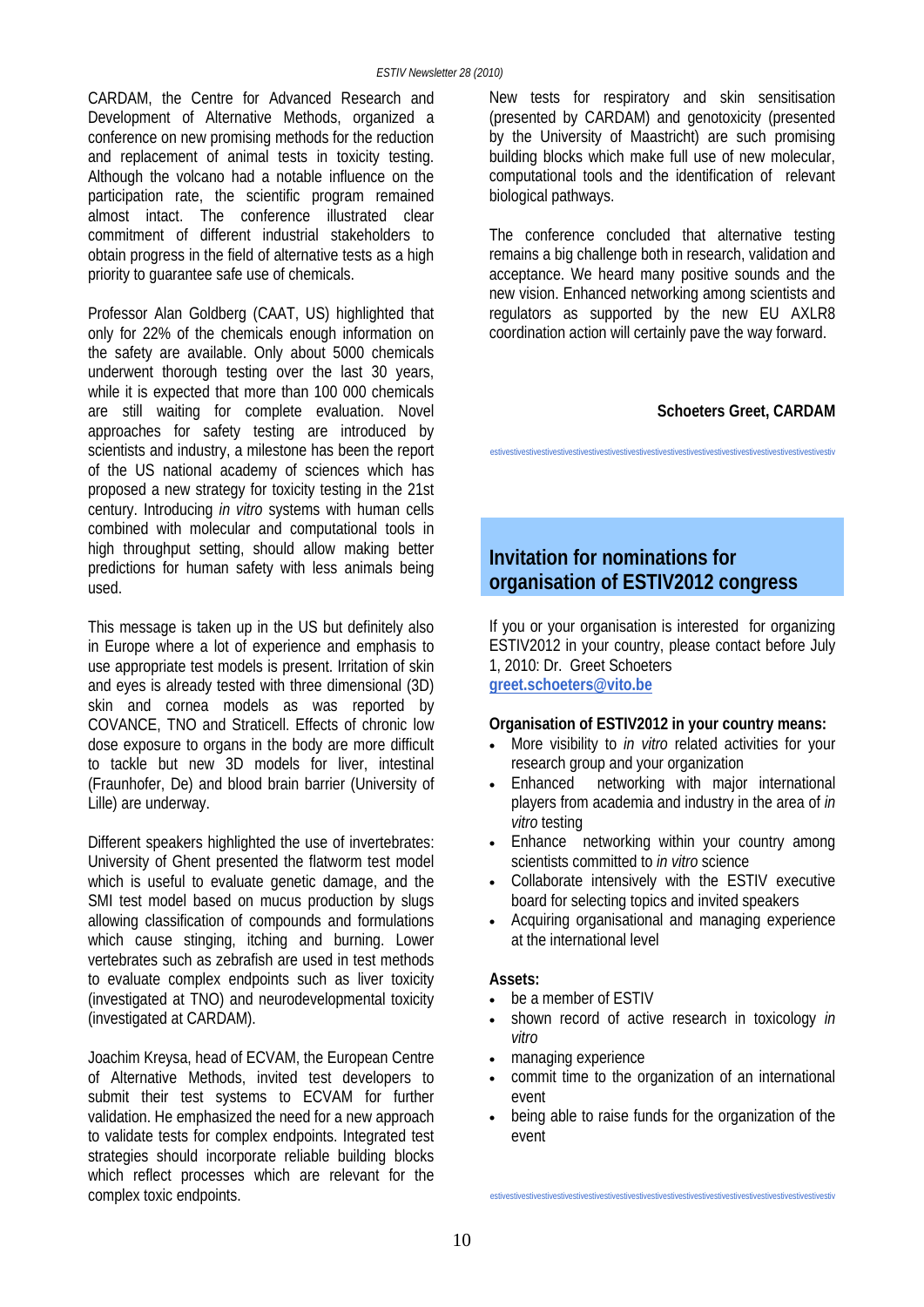### **Invitation for nominations for membership of the ESTIV Executive Board**

The ESTIV Executive Board will be partly renewed at the next General Assembly meeting at ESTIV2010 (2-4 September 2010, Linz, Austria).

- If you are committed to the principal objective of ESTIV which is to improve the knowledge and mechanistic understanding of adverse effects of chemical compounds at the cellular and subcellular level,
- if you want to take up an active role in this European scientific forum,
- if you are prepared to commit time to your society,
- if you are active in toxicology *in vitro* research,
- if you want to strengthen the links between European initiatives and *in vitro* toxicology in your own country,

you were invited to express your interest for being nominated as a member of the Executive Board of ESTIV and send a brief statement of your qualifications and experience before May 15, 2010 to:

#### Dr. Greet Schoeters at: **[greet.schoeters@vito.be](mailto:greet.schoeters@vito.be)**

Ideally the Board should represent a balance of youth and experience, gender, industrial and academic viewpoints. During the ESTIV2010 congress the ESTIV General Assembly will elect the new members of the Executive Board. If the number of nominations exceeds the number of vacancies a postal ballot of the ESTIV Membership will be held during the General Assembly at ESTIV2010.

> **Jan van der Valk, PhD ESTIV vice-President [j.vanderValk@uu.nl](mailto:j.vanderValk@uu.nl)**

estivestivestivestivestivestivestivestivestivestivestivestivestivestivestivestivestivestivestivestivestivestiv

## **XCellR8 Cell Culture Training Courses**

XCellR8 offers training in diverse aspects of cell culture, from introductory techniques to complex systems. We include free follow-up technical support.

#### Introductory Cell Culture Techniques:

- 15-16 June, 2010
- 14-15 September, 2010
- 23-24 November, 2010



Introduction to Bioreactors: 12-13 October, 2010

> Further details and registration forms available at **[www.x-cellr8.com](http://www.x-cellr8.com/)**

estivestivestivestivestivestivestivestivestivestivestivestivestivestivestivestivestivestivestivestivestivestiv

## **The serum free culture media: Present and future**

10 May, 2010 The Centre of Molecular Biotechnology University of Turin

Maria Laura Scarino reported on the recent workshop in Copenhagen on use of serum free culture media: the results and recommendations at the workshop at the University of Turin. 40-50 participants atended the meeting and most of them were students.

**Reporters** 

Michela Kuan, LAV, Bologna Yula Sambuy, INRAN, Rome Maria Laura Scarino, INRAN, Rome Corrado Tarella, University of Turin



Scientific and organizing Committee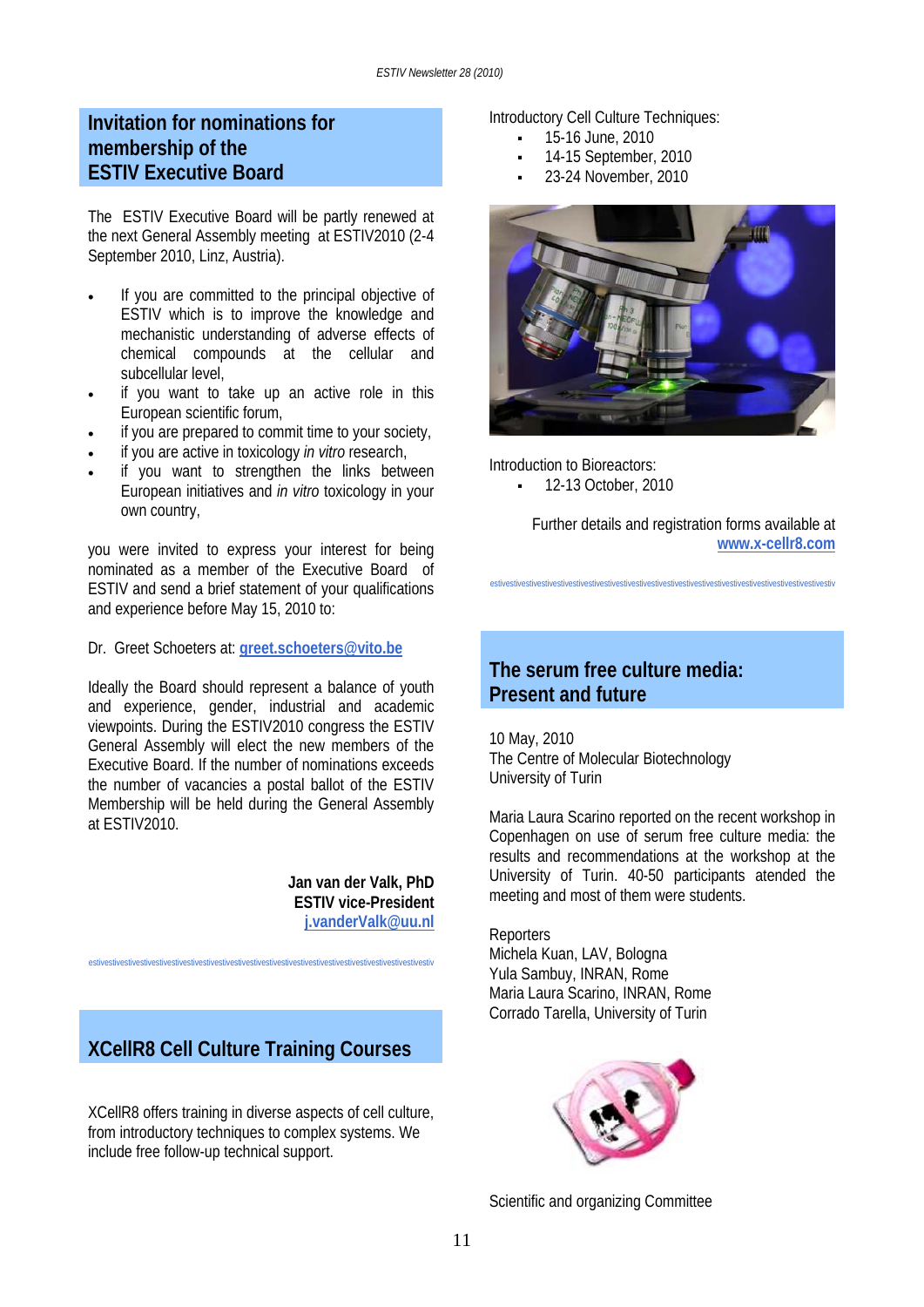Isabella De Angelis, Istituto Superiore Sanità, Rome Franca Fassio, Merck Serono, Ivrea (TO) Lucia Golzio, Merck Serono, Ivrea (TO) Lorenzo Silengo, University of Turin



**The Centre of Molecular Biotechnology** 



**Italian Platform on Alternative Methods** 



**Italian Society of Toxicology** *in Vitro*

Estivestivestivestivestivestivestivestivestivestivestivestivestivestivestivestivestivestivestivestivestivestiv

## **Meeting calendar**

The INVITROM symposium How to build and apply (Q)SARS 29 June, 2010 Utrecht, The Netherlands www.invitrom.org

International course on laboratory animal science 5–16 July. 2010 Utrecht, The Netherlands www.uu.nl/vet/aiss

IUTOX 2010: XII International Congress of Toxicology 19 – 23 July, 2010 Barcelona, Spain [http://gestion.pacifico](http://gestion.pacifico-meetings.com/www/iutox2010/)[meetings.com/www/iutox2010/](http://gestion.pacifico-meetings.com/www/iutox2010/)

Reduced Animal Testing 29-30 July, 2010 Zurich, Switzerland [http://www.mondialresearchgroup.com/index.php?](http://www.mondialresearchgroup.com/index.php?whereTo=ratest) [whereTo=ratest](http://www.mondialresearchgroup.com/index.php?whereTo=ratest)

Predictive ADME & Toxicology Workshop 2-6 August, 2010 Oxford, UK [http://echeminfo.com/comty\\_oxfordadmet10](http://echeminfo.com/comty_oxfordadmet10)

2nd Annual Predictive Toxicology 2-3 September, 2010 Berlin, Germany [http://www.marcusevans.com/marcusevans](http://www.marcusevans.com/marcusevans-conferences-event-details.asp?EventID=16728&ad=PreTox&SectorID=31)[conferences-event](http://www.marcusevans.com/marcusevans-conferences-event-details.asp?EventID=16728&ad=PreTox&SectorID=31)[details.asp?EventID=16728&ad=PreTox&SectorID](http://www.marcusevans.com/marcusevans-conferences-event-details.asp?EventID=16728&ad=PreTox&SectorID=31)  $= 31$ 

Linz 2010: 16th European Congress on Alternatives to Animal Testing/ 13th Annual Congress of EUSAAT/ 16th International Congress on *In Vitro* Toxicology 2-4 September, 2010 Linz, Austria <http://www.eusaat.org/>

International Workshop on Alternative Methods to Reduce, Refine and Replace the Use of Animals in Vaccine Potency and Safety Testing 14-16 September, 2010 Bethesda, Maryland, USA

XCellR8 Cell Culture Training Courses Introductory Cell Culture Technique 14-15 September 2010 Manchester, UK [www.x-cellr8.com](http://www.x-cellr8.com/)

2nd International Lhasa Symposium: New Horizons in Toxicity Prediction 15– 16 September, 2010 Leeds, UK <http://www.lhasasymposium.com/>

The 28th SSCT Workshop 16 - 19 September, 2010 Røros, Norway **The workshop is CANCELED!** 

XCellR8 Cell Culture Training Courses Introduction to Bioreactors 12-13 October 2010 Manchester, UK [www.x-cellr8.com](http://www.x-cellr8.com/)

2010 *In Vitro* Alternatives Forum 18-19 October, 2010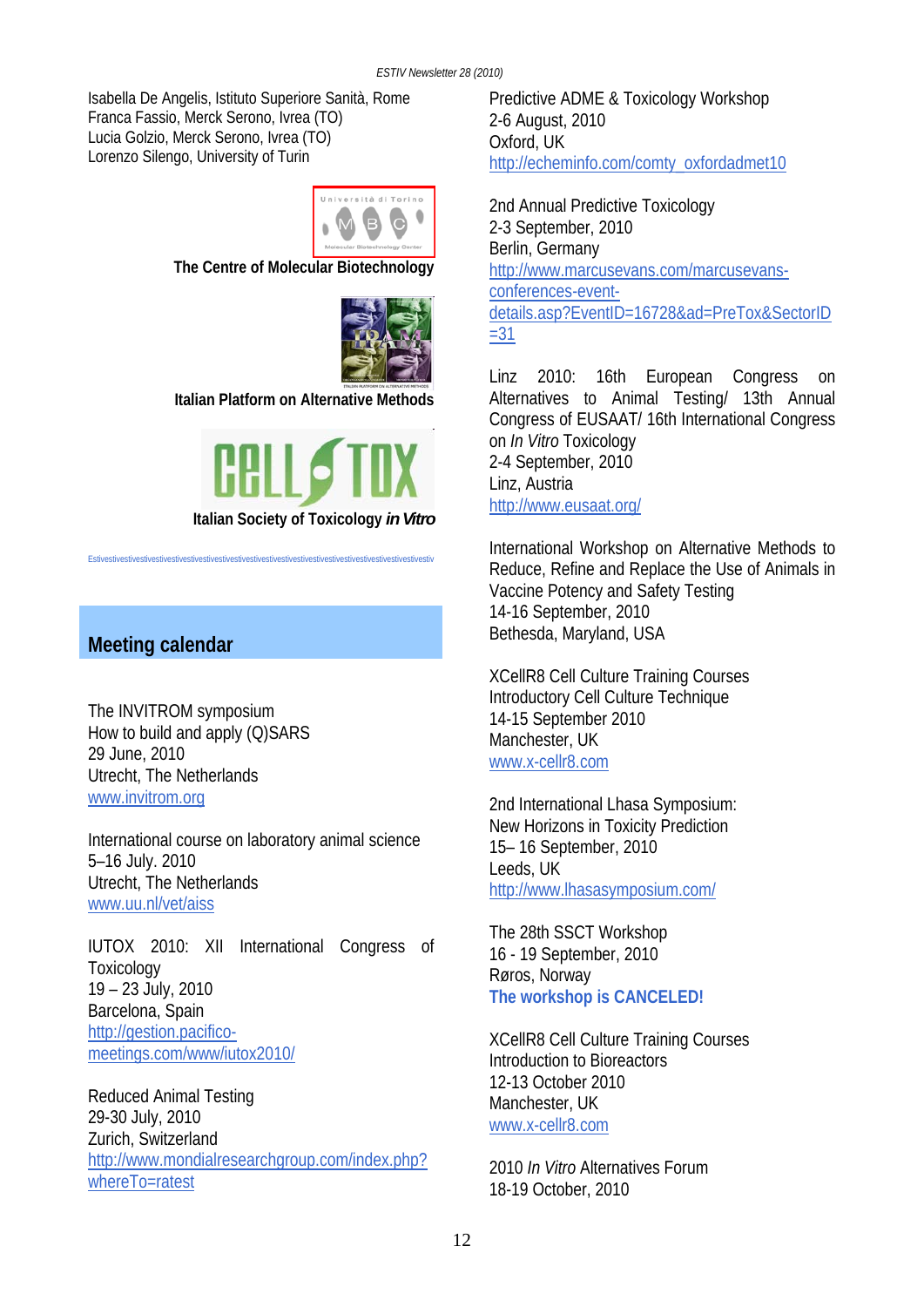Alexandria, Virginia, USA <http://www.iivs.org/conferences/forum/index.php>

XCellR8 Cell Culture Training Courses Introductory Cell Culture Technique 23-24 November 2010 Manchester, UK [www.x-cellr8.com](http://www.x-cellr8.com/)

IPAM Workshop: Toxicity Testing in the 21st Century and Alternative Methods November 26, 2010 Milan, Italy

Third International Conference on Alternatives for Developmental Neurotoxicity Testing (DNT) 11-13 May, 2011 Ispra, Italy [http://ihcp.jrc.ec.europa.eu/docs/flyer/dn3\\_first\\_brochur](http://ihcp.jrc.ec.europa.eu/docs/flyer/dn3_first_brochure.pdf) [e.pdf](http://ihcp.jrc.ec.europa.eu/docs/flyer/dn3_first_brochure.pdf)

8th World Congress on Alternatives & Animal Use in the Life Sciences 21-25 August, 2011 Montréal, Quebec, Canada [http://www.ccac.ca/en/CCAC\\_Main.htm](http://www.ccac.ca/en/CCAC_Main.htm)

## **Recent publications of ESTIV members**

estivestivestivestivestivestivestivestivestivestivestivestivestivestivestivestivestivestivestivestivestivestiv

Bessems J.G.M. (2009). Opinion on the usefulness of *in vitro* data for human risk assessment. Suggestions for better use of non-testing approaches. RIVM report 320016002/2009, p. [1](http://www.rivm.nl/bibliotheek/rapporten/320016002.html)- 28. **<http://www.rivm.nl/bibliotheek/rapporten/320016002.html>**

Decrock, E.\*, Vinken, M.\*, De Vuyst, E., Vanhaecke, T., Rogiers, V., Leybaert, L. (2009). Connexin-related signalling in cell death: to live or let die? Cell Death and Differentiation 16: 524-536. \* Equal contribution.

Lambrechts N, Vanheel H, Hooyberghs J, De Boever P, Witters H, Van Den Heuvel R, Van Tendeloo V, Nelissen I, Schoeters G. (2010). Gene markers in dendritic cells unravel pieces of the skin sensitization puzzle.Toxicol Lett. 2010 Apr 10.

Lambrechts N, Vanheel H, Nelissen I, Witters H, Van Den Heuvel R, Van Tendeloo V, Schoeters G, Hooyberghs J.(2010). Assessment of chemical skin sensitizing potency by an *in vitro* assay based on human dendritic cells.Toxicol Sci. 2010 Apr 7.

van der Valk, J., Brunner, D., De Smet, K., Fex Svenningsen, A., Honegger, P., Knudsen, L.E., Lindl, T., Noraberg, J., Price, A., Scarino, M.L., Gstraunthaler, G. (2010). Optimization of chemically defined cell culture media - Replacing fetal bovine serum in mammalian *in vitro* methods. Toxicol *In Vitro*. 24:1053–1063.

Vinken, M.\*, Snykers, S.\*, Fraczek, J., Decrock, E., Leybaert, L., Rogiers, V., Vanhaecke, T. (2010) DNA methyltransferase 3a expression decreases during apoptosis in primary cultures of hepatocytes. Toxicology *in Vitro* 24: 445-451. \*Equal contribution.

Vinken, M., De Rop, E., Decrock, E., De Vuyst, E., Leybaert, L., Vanhaecke, T., Rogiers, V. (2009). Epigenetic regulation of gap junctional intercellular communication: more than a way to keep cells quiet? Biochimica et Biophysica Acta Reviews on Cancer 1795: 53-61.

Vinken, M., Decrock, E., De Vuyst, E., De Bock, M., Vandenbroucke, R.E., De Geest, B.G., Demeester, J., Sanders, N.N., Vanhaecke, T., Leybaert, L., Rogiers, V. (2010). Connexin32 hemichannels contribute to the apoptotic-tonecrotic transition during Fas-mediated hepatocyte cell death. Cellular and Molecular Life Sciences 67: 907-918.

Vinken, M., Decrock, E., De Vuyst, E., Leybaert, L., Vanhaecke, T., Rogiers, V. (2009). Biochemical characterization of an *in vitro* model of hepatocellular apoptotic cell death. Alternatives to Laboratory Animals 37: 209-218.

Vinken, M., Doktorova, T., Decrock, E., Leybaert, L., Vanhaecke, T., Rogiers, V. (2009). Gap junctional intercellular communication as a target for liver toxicity and carcinogenicity. Critical Reviews in Biochemistry and Molecular Biology 44: 201-222.

Centre for Substances and Integrated Risk assessment (SIR), National Institute for Public Health and the Environment (RIVM), Bilthoven, The Netherlands.

estivestivestivestivestivestivestivestivestivestivestivestivestivestivestivestivestivestivestivestivestivestiv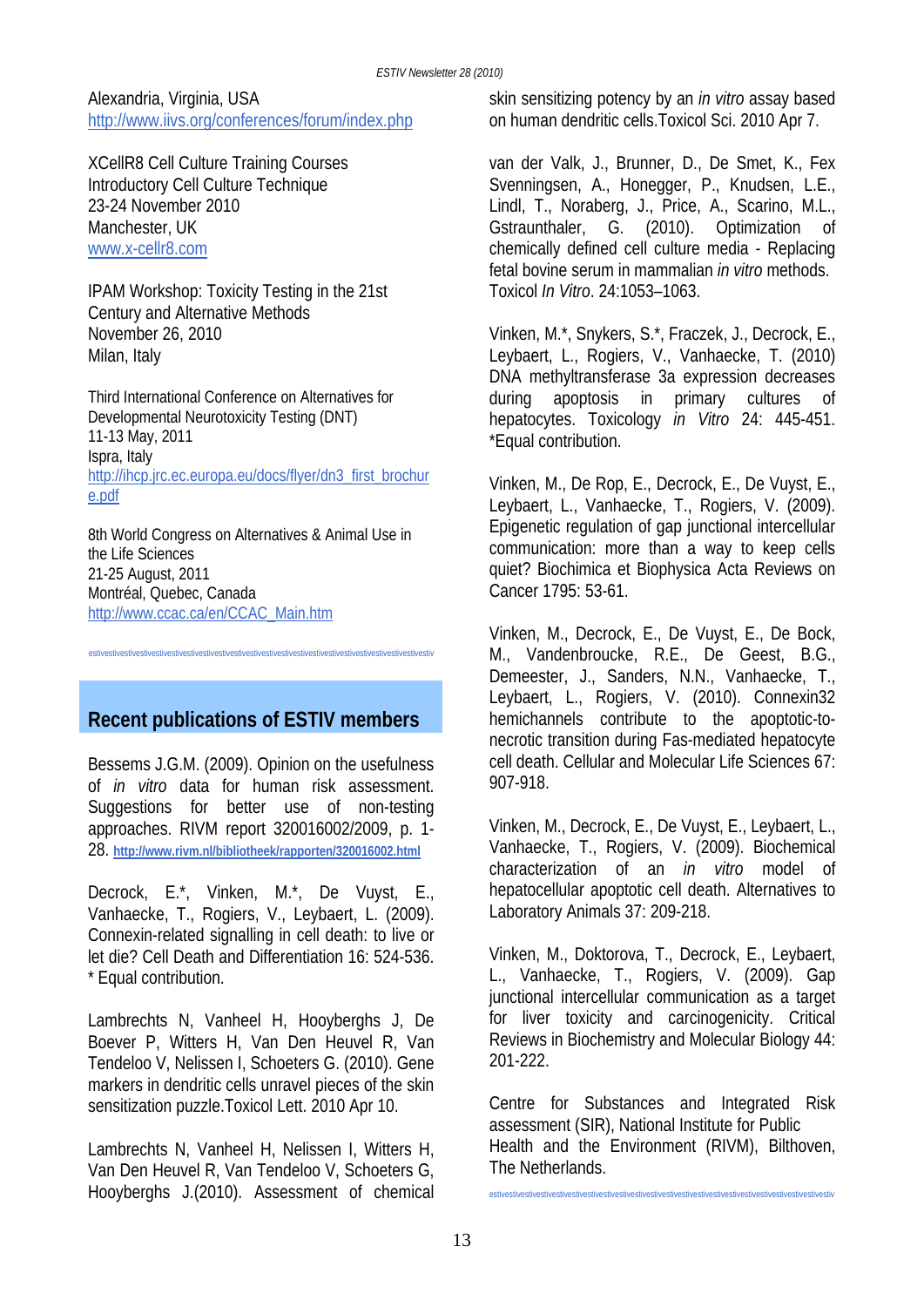## **ESTIV STUDENTS**

| Student:    | Nathalie Lambrechts                                         |
|-------------|-------------------------------------------------------------|
| Supervisor: | Prof. Dr. Greet Schoeters                                   |
| Institute:  | VITO, Unit of Environmental Risk and Health, Toxicology and |
|             | University of Antwerp, department of Biomedical Sciences    |

The thesis: Investigating the mechanism and usage of an *in vitro* assay for skin sensitization



Photo: Primary dendritic cells derived from human cord

#### Student: **Margit Heinlaan**

Supervisor: Prof. Henri-Charles Dubourguier and Dr. Anne Kahru Institute: Estonian University of Life Sciences and National Institute of Chemical Physics and Biophysics, Tallinn, Estonia.

estivestudentsestivestudentsestivestudentsestivestudentsestivestudentsestivestudentsestivestudentsestivestudentsestivestudentsestivestudentsestivestudentsestivestudentsestivestudentsestivestudentsestivestudentsesti

The thesis: *Daphnia magna* and *Vibrio fischeri* - model organisms in (nano)ecotoxicological research



Photo: Margit Heinlaan during transmission electron microscopy (TEM) work at the University of Francois Rabelais in Tours, France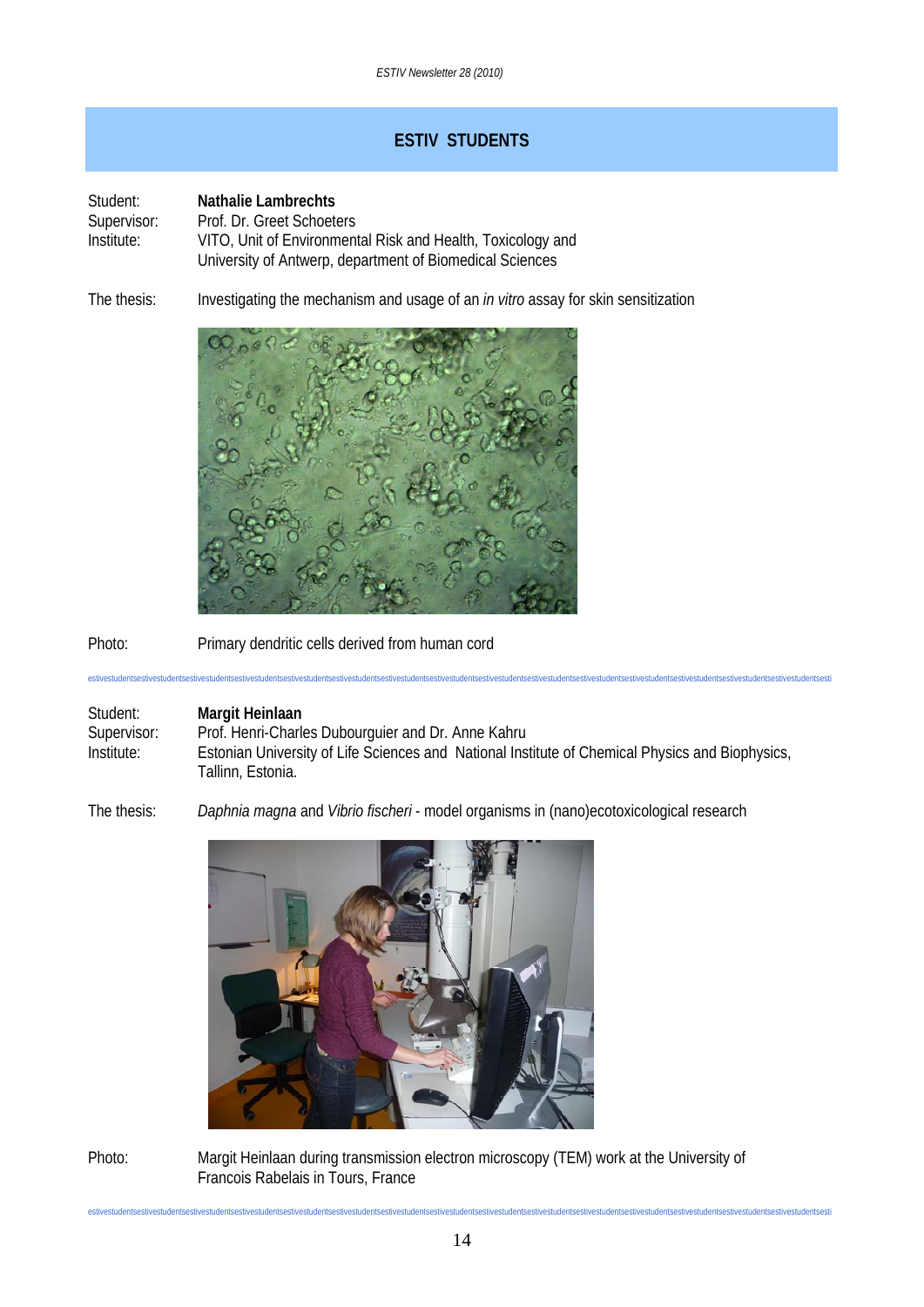#### Student: **Sofia Margarida Batista Leite**

Supervisor: Dr Paula Alves and Professor Manuel Carrondo Institute: Animal Cell Technology Unit from IBET/ITQB-UNL, Portugal and IVMU (ECVAM) JRC Ispra, Italy trainingship

The thesis: New Strategies for Culturing Hepatocytes for Drug Testing Applications: Culturing hepatocytes as 3D spheroid using stirred vessels in order to improve hepatocyte functionalities; use of a strirred culture Bioreactor system with environmental control



- Photo: a) Spheroid of primary rat hepatocytes in in stirred system culture, at day 4 (white bar corresponds to 100um)
	- b) Stirred Bioreactor system with environment control (3 vessles of 500mL)
	- c) Sofia Margarida Batista Leite

estivestudentsestivestudentsestivestudentsestivestudentsestivestudentsestivestudentsestivestudentsestivestudentsestivestudentsestivestudentsestivestudentsestivestudentsestivestudentsestivestudentsestivestudentsestivestuden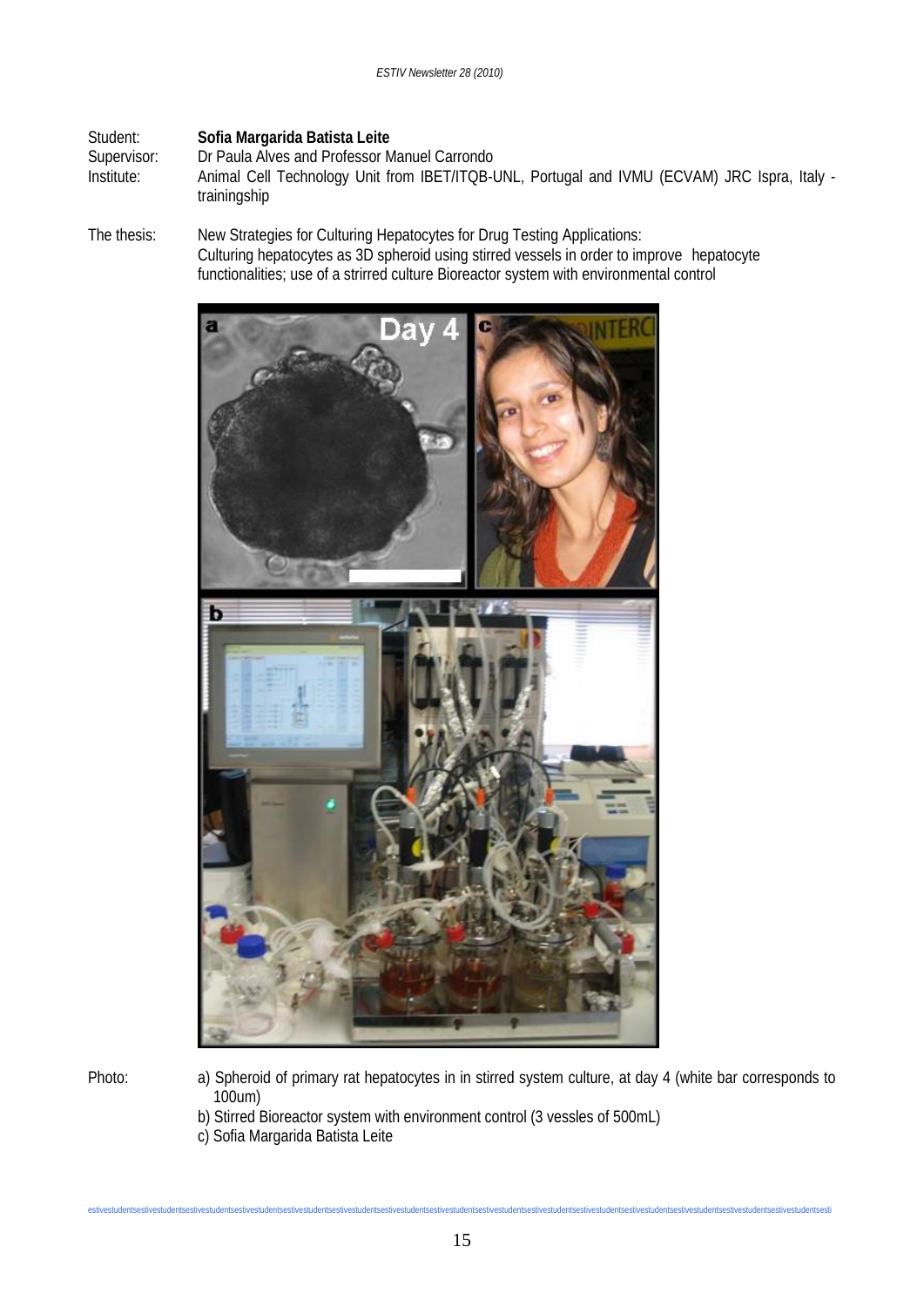## **ESTIV membership fee**

#### **Membership fee**

The membership for an individual member for 2010 is  $\epsilon$ 30,00. If you are also a member of one of the affiliated societies (CellTOX, SSCT, INVITROM), the membership amounts to  $\epsilon$  18,00.

#### **Method of Payment**

Bank Transfer RABOBANK, IBAN #: NL20 RABO 0101 4857 51 BIC: RABONL2U Attention of: ESTIV Polderkade 1, NL-5345 RR Oss, The Netherlands Due to the high costs of applying for and cashing EuroCheques, please do not use this means of payment.

It is also possible to pay the membership fees by our convenient and secure online credit card payment services (2CO), Due to processing costs an additional charge of  $\epsilon$  2,00 is included, To use these services, please visit the ESTIV website at [www.estiv.org](http://www.estiv.org/)

estivestivestivestivestivestivestivestivestivestivestivestivestivestivestivestivestivestivestivestivestivestiv

#### **Sjeng Horbach**

## **Toxicology** *in Vitro*



*Official Journal of the European Society of Toxicology in Vitro* 

*Editors: Daniel Acosta, Bas J. Blaauboer, Daniel Dietrich* 

estivestivestivestivestivestivestivestivestivestivestivestivestivestivestivestivestivestivestivestivestivestiv

## **ESTIV Corporate member**



ZF BioLabs. Ronda de Valdecarrizo 41º B. 28760. Tres Cantos (Madrid). Spain. Website:

[www.zfbiolabs.com](http://www.zfbiolabs.com/)



Centre for Advanced Research & Development on Alternative Methods, p.a. VITO NV, Retieseweg zn B-2440 GEEL, Belgium.

<http://www.cardam.eu/CARDAM>



Rethink Tomorrow

Novozymes is the world leader in bio-innovations. Together with customers across a broad array of industries, we create tomorrow's industrial biosolutions, which both improves our customers' business and the use of the planet's resources

estivestivestivestivestivestivestivestivestivestivestivestivestivestivestivestivestivestivestivestivestivestiv

<http://www.novozymes.com/en>

## **ESTIV e-mail list**

ESTIV has an e-mail list, which has the potential to be a very valuable resource but so far has not been taken advantage of. There are many types of question that you could pose via the list, whether you are a junior researcher, or a senior scientist. In order to send a message to all ESTIV members on the list (at present more than 150 colleagues), simply address your e-mail to ESTIV-L@NIC.SURFNET.NL

Please do not be concerned about security. This is a "closed" list, which means the "list-owner" (Jan van der Valk) is able to select who is allowed to join. The ESTIV secretary advises the "list-owner" of eligible members. If you have never received a message from the ESTIV list, it is because you have not informed us of your email address. Please correct this immediately by sending a message to me at [j.b.f.vandervalk@uu.nl](mailto:j.b.f.vandervalk@uu.nl), and I will arrange for your name to be added.

estivestivestivestivestivestivestivestivestivestivestivestivestivestivestivestivestivestivestivestivestivestiv

**Jan van der Valk**